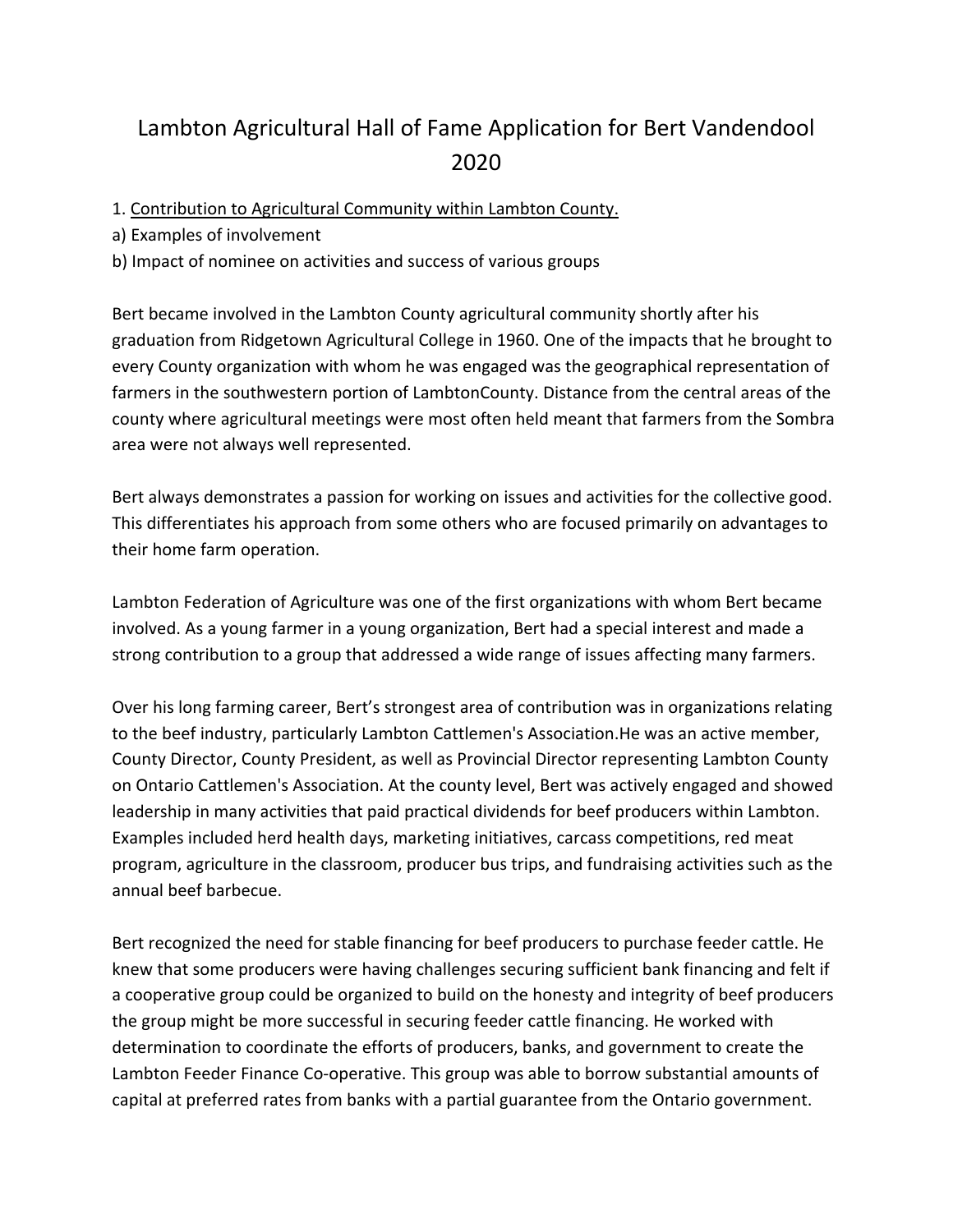This allowed Lambton beef feeders to borrow from the cooperative based on their honesty, integrity, and production ability rather than their accumulated equity.

Bert was active in the early stages of the Lambton Soil and Crop Improvement Association. Working with some of the heavier clay soils that are typical of many parts of Lambton, Bert worked hard to promote and demonstrate the value of crop rotation, cropping integrated with livestock, soil conservation, and variety selection.

The Lambton Farm Safety Association of which Bert was a member promoted a constant awareness of safety on the modern and highly mechanized farm. Bert was especially cognizant of farm safety, raising his young family around an active feedlot and cropping enterprise.

Some of Bert's agriculture involvement was very local to his community including a series of winter meeting programs and kitchen meetings that he, his spouse Judy, and a few other couples in the community organized to satisfy the thirst for innovative agricultural and management knowledge in the days before the proliferation of the Internet.

Bert was one of the original members of the South Lambton Marketing Club that involved producers from a wide variety of commodities. That club provided practical experiences and educational activities that helped producers enhance the profitable marketing of the agricultural products from their farms.

## 2. Personal Development.

When we think of Bert many descriptors come to mind:

*Thinks of Others Before Himself:*Bert has been involved in many activities for the collective good! There are many examples including his beef industry activities and providing employment opportunities on his farm for individuals facing various challenges in their own life. Bert was always cognizant about maintaining the balance between time and energy spent on activities for the collective good with the time and energy required by his active farming operation and young family.

*Honesty and Integrity:* There are many examples in business and personal dealings in which Bert was engaged, especially with neighbours in his local community. Bert always prides himself in the fact that "his word is his bond."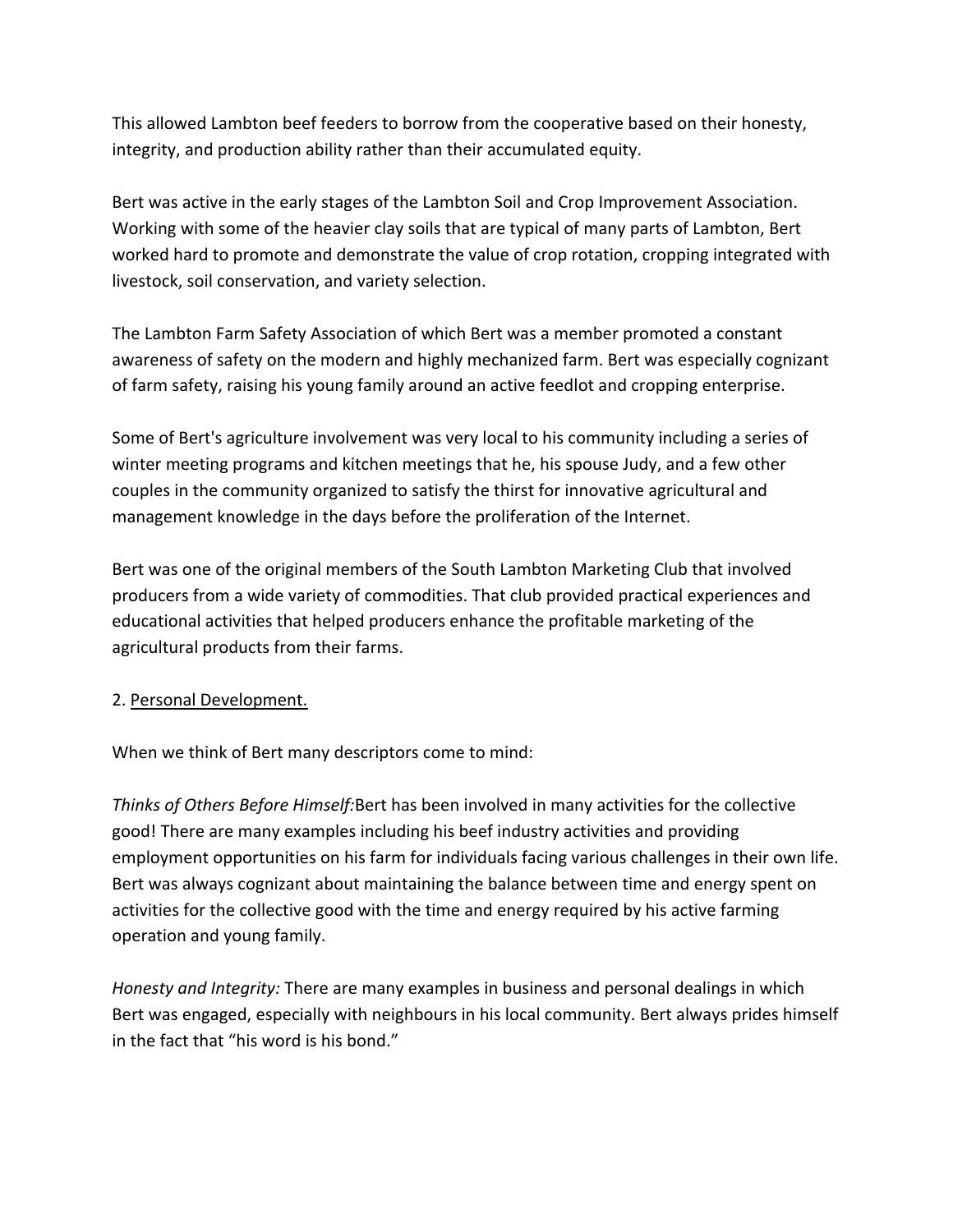*Visionary and Innovative:* In his farm business, organizational activity, and community action, Bert was always looking for innovative approaches to do things better, more effectively, or with greater positive impact.

*Trust:* Bert always trusts people whose ability he respects. He is quite willing to delegate responsibility to those individuals.He also recognizes trust is a two-way street and he must demonstrate trust in order to earn trust and respect in return.

*Sense of Humour:*Bert's wit, enthusiasm, and the "sparkle in his eye" help shape his ability to interact with others in many situations. It also allows him to diffuse some potential conflict in organizational activities.

*Personal Interaction and Engagement:* Bert has an uncanny ability to meet, greet and interact with individuals in a wide range of different situations. He has a knack of interviewing and sharing with individuals, where they end up enjoying the interview!

*Spirituality:* Bert's commitment to strong personal values and the values of his church community are evident throughout his business, organizational, and personal dealings.

## 3. Business Development.

Size, quality and innovative nature of home farm, business or activities.

Bertpurchased his first farm in the early 1970s, after working with his father and brother on the farm on which they grew up. He established a beef feedlot that has been expanded over the years, including during the 2000's, with a current capacity of approximately 1000 head.

Various aspects of his operation show that Bert values the effective utilization of resources. He was into recycling before it became "in vogue". Examples of Bert's innovative nature include the rations for beef cattle in his feedlot. His proximity to a sweet corn processing plant provided a source for sweetcorn silage which he utilized for many years. Wet corn gluten, corn distillers'solubles and distillers' grain were three other feedstuffs that he used effectively along with home-grown crops with careful calculation as to how they fit into a balanced total mixed ration.

Bert's facilities captured some unique features including building a large bunker silo into the side of a hill to facilitate the required packing of the silage with a large tractor. Heavy industrial trusses and I‐beams that originated in local industries were utilized in his feedlot expansions.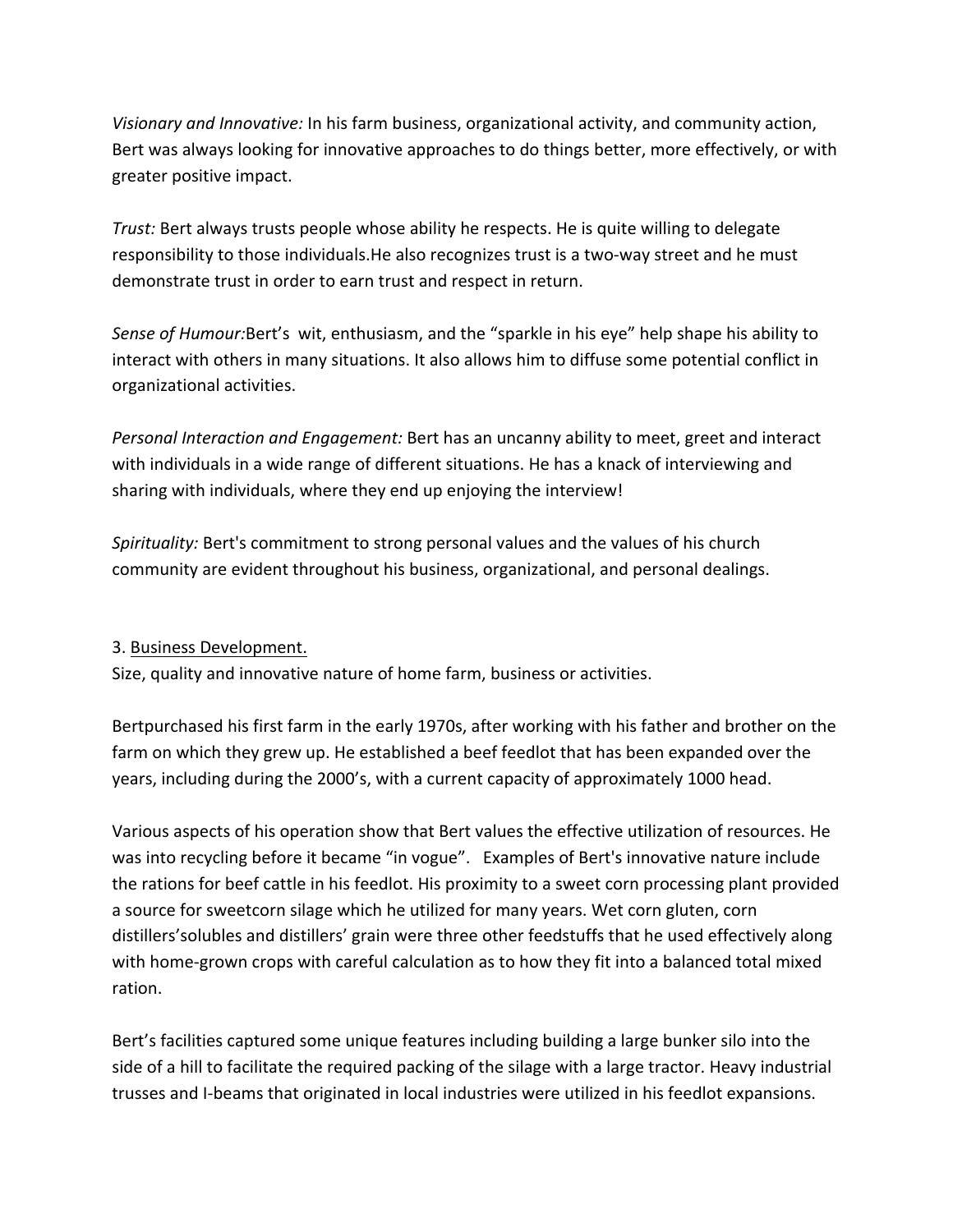Bert's goal to create an operation that would appeal to future generations was achieved as Bert's son Derek and daughter‐in‐law Rachel and family currently own and operate the farm and feedlot.

4. Contribution to Agricultural Community Outside Lambton County.

- a) Examples of involvement
- b) Impact of nominee on activities and success of various groups

Bert's greatest provincial impact resulted from his vision that started out meeting a basic need for financing for beef feeders in Lambton County. The success of the Lambton Feeder Finance Co‐operative spread across Ontario. Now, over 30 years after Bert pioneered the first Feeder Finance Cooperative in Lambton County, there are currently 16 Feeder Finance Cooperatives in Ontario with over 800 members who last year borrowed over \$130 million to purchase feeder cattle. The same merits that Bert originally identifiedin Lambton have been realized by many beef producers across Ontario, especially those early in their farming career.

Bert was also a Provincial Director for 15 years (1984 to 1999) representing Lambton producers on the Ontario Cattlemen's Association.He was very active in this group as they addressed a wide range of issues that impacted beef feeders and cow-calf producers all across Ontario. He garnered the respect of beef producers from across the province with whom he worked.

Bert was also one of the original supporters and organizers of an educational program on beef production from Michigan State University that evolved into an annual series of educational seminars attended by beef producers from across Western Ontario.

- 5. Contribution to Community Beyond Agriculture.
- a) Examples of involvement
- b) Impact of applicant on activities and success of various groups

Much of Bert's contribution to his community beyond agriculture relates to his church and interests of his growing family.

He was an active member of the Wallaceburg Christian Reformed Church serving several terms as an Elder, setting an example in providing spiritual support for the congregation. Bert served on the planning committee to evaluate whether to renovate the existing church or build new. Once the decision was made to build a new church, Bert was very active on the building